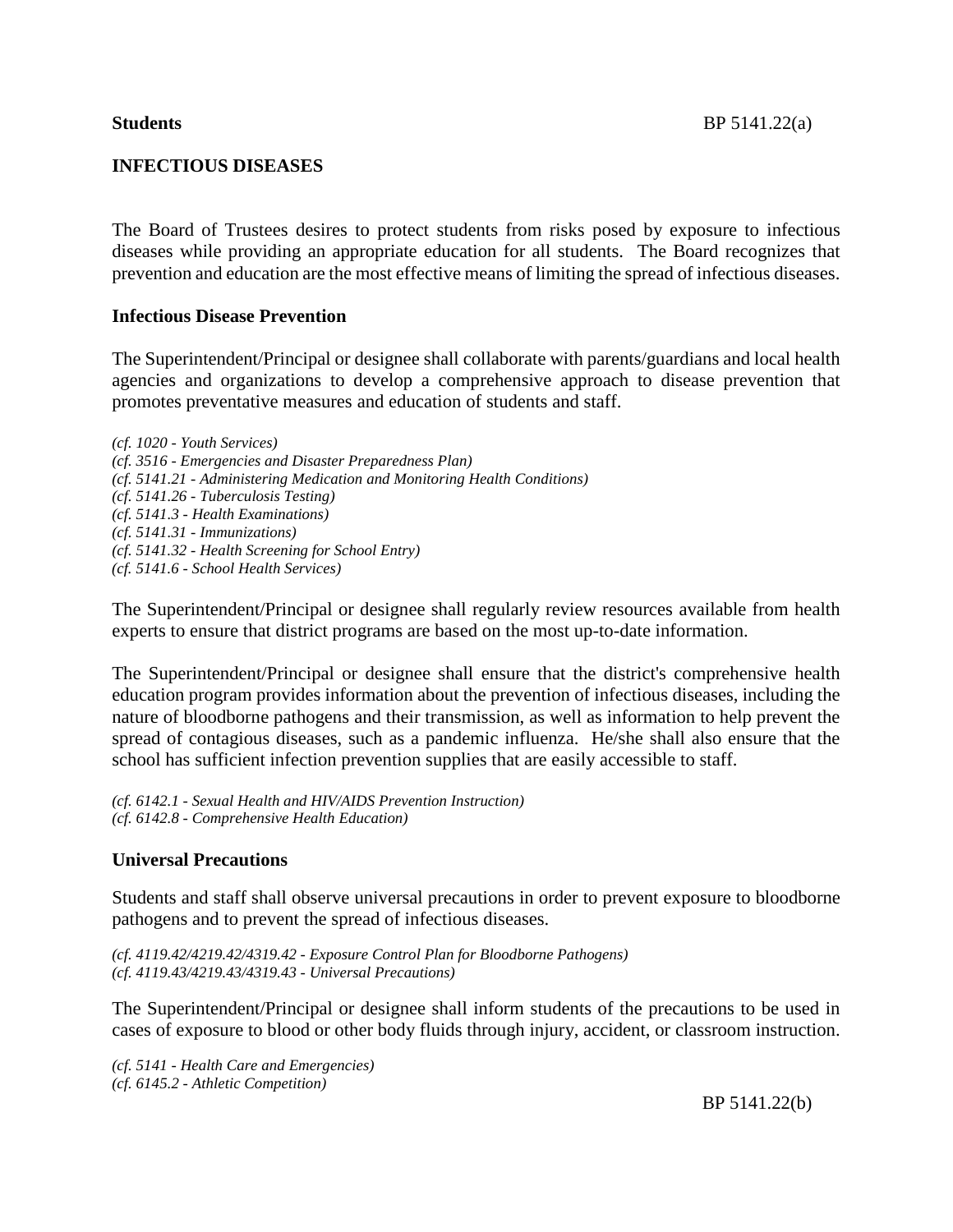### **INFECTIOUS DISEASES** (continued)

### **Students with Infectious Diseases**

The Superintendent/Principal or designee shall exclude students only in accordance with law, Board policy, and administrative regulation. Because bloodborne pathogens such as hepatitis B virus, hepatitis C virus, and human immunodeficiency virus (HIV) are not casually transmitted, the presence of infectious conditions of this type is not, by itself, sufficient reason to exclude students from attending school.

*(cf. 5112.2 - Exclusions from Attendance) (cf. 6164.6 - Identification and Education Under Section 504)*

Parents/guardians are encouraged to inform the Superintendent/Principal or designee if their child has an infectious disease so that school staff may work cooperatively with the student's parents/guardians to minimize the child's exposure to other diseases in the school setting. The Superintendent/Principal or designee shall ensure that student confidentiality rights are strictly observed in accordance with law.

*(cf. 4119.23/4219.23/4319.23 - Unauthorized Release of Confidential/Privileged Information) (cf. 5022 - Student and Family Privacy Rights) (cf. 5125 - Student Records)*

*Legal Reference: (see next page)*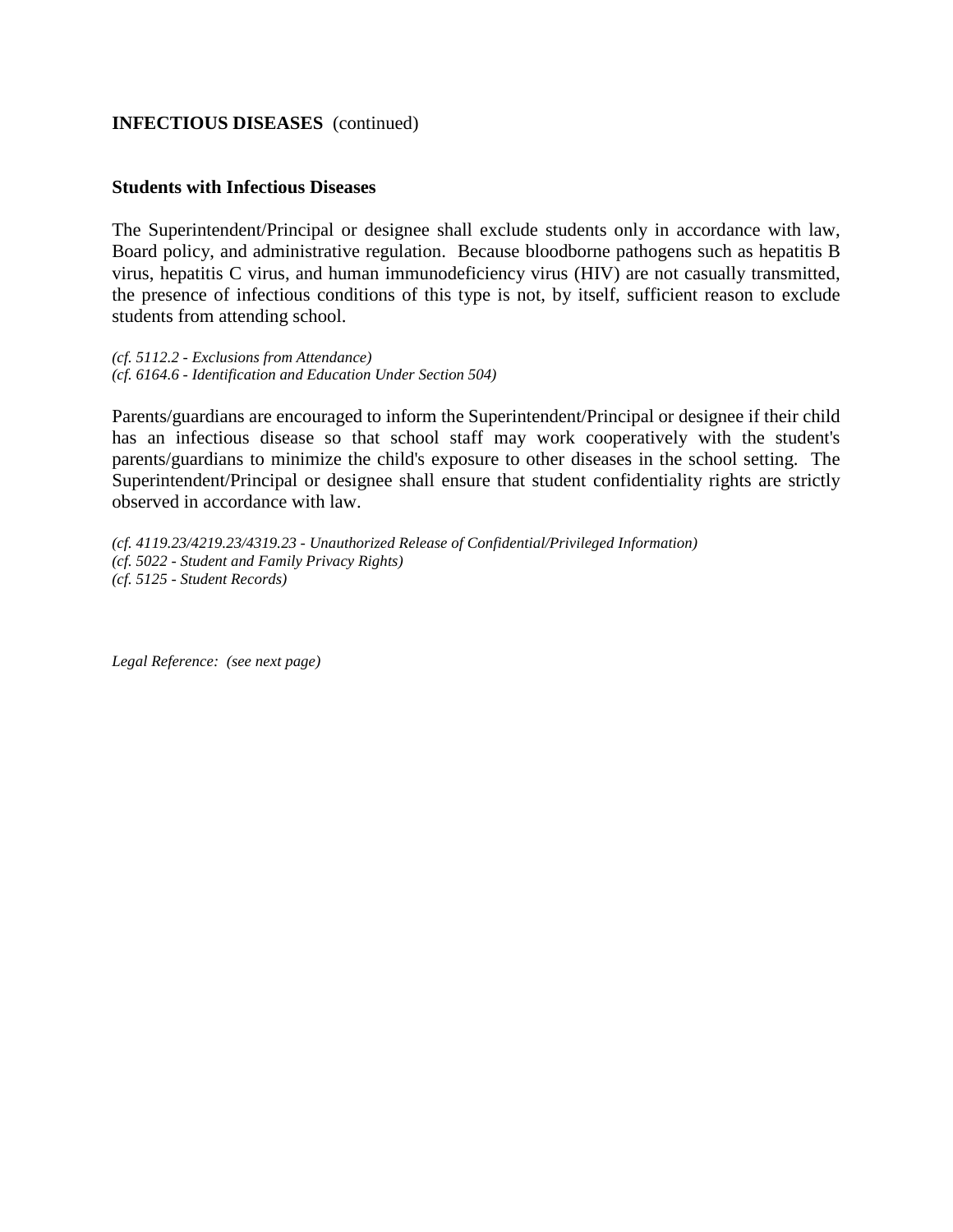#### **INFECTIOUS DISEASES** (continued)

*Legal Reference:*

*EDUCATION CODE 48210-48216 Persons excluded 49073-49079 Privacy of pupil records 49403 Cooperation in control of communicable disease and immunization of pupils 49405 Smallpox control 49406 Examination for tuberculosis (employees) 49408 Information of use in emergencies 49602 Confidentiality of student information 51202 Instruction in personal and public health and safety CALIFORNIA CONSTITUTION Article 1, Section 1 Right to Privacy CIVIL CODE 56-56.37 Confidentiality of Medical Information Act 1798-1798.76 Information Practices Act HEALTH AND SAFETY CODE 120230 Exclusion for communicable disease 120325-120380 Immunization against communicable diseases 120875-120895 AIDS information 120975-121022 Mandated blood testing and confidentiality to protect public health 121475-121520 Tuberculosis tests for pupils CODE OF REGULATIONS, TITLE 8 5193 California bloodborne pathogens standard CODE OF REGULATIONS, TITLE 17 2500-2511 Communicable disease reporting requirements UNITED STATES CODE, TITLE 20 1232g Family Educational and Privacy Rights Act 1400-1482 Individuals with Disabilities Education Act UNITED STATES CODE, TITLE 29 794 Section 504 of the Rehabilitation Act of 1973 CODE OF FEDERAL REGULATIONS, TITLE 45 164.500-164.534 Health Insurance Portability and Accountability Act (HIPAA) COURT DECISIONS Thomas v. Atascadero Unified School District, (1987) 662 F.Supp. 376*

*Management Resources:*

*WEB SITES CSBA: http://www.csba.org California Department of Education: http://www.cde.ca.gov California Department of Public Health: http://www.cdph.ca.gov Centers for Disease Control and Prevention: http://www.cdc.gov U.S. Government Pandemic Flu Information: http://www.pandemicflu.gov*

Policy **CUDDEBACK UNION ELEMENTARY SCHOOL DISTRICT** adopted: December 11, 2019 Carlotta, California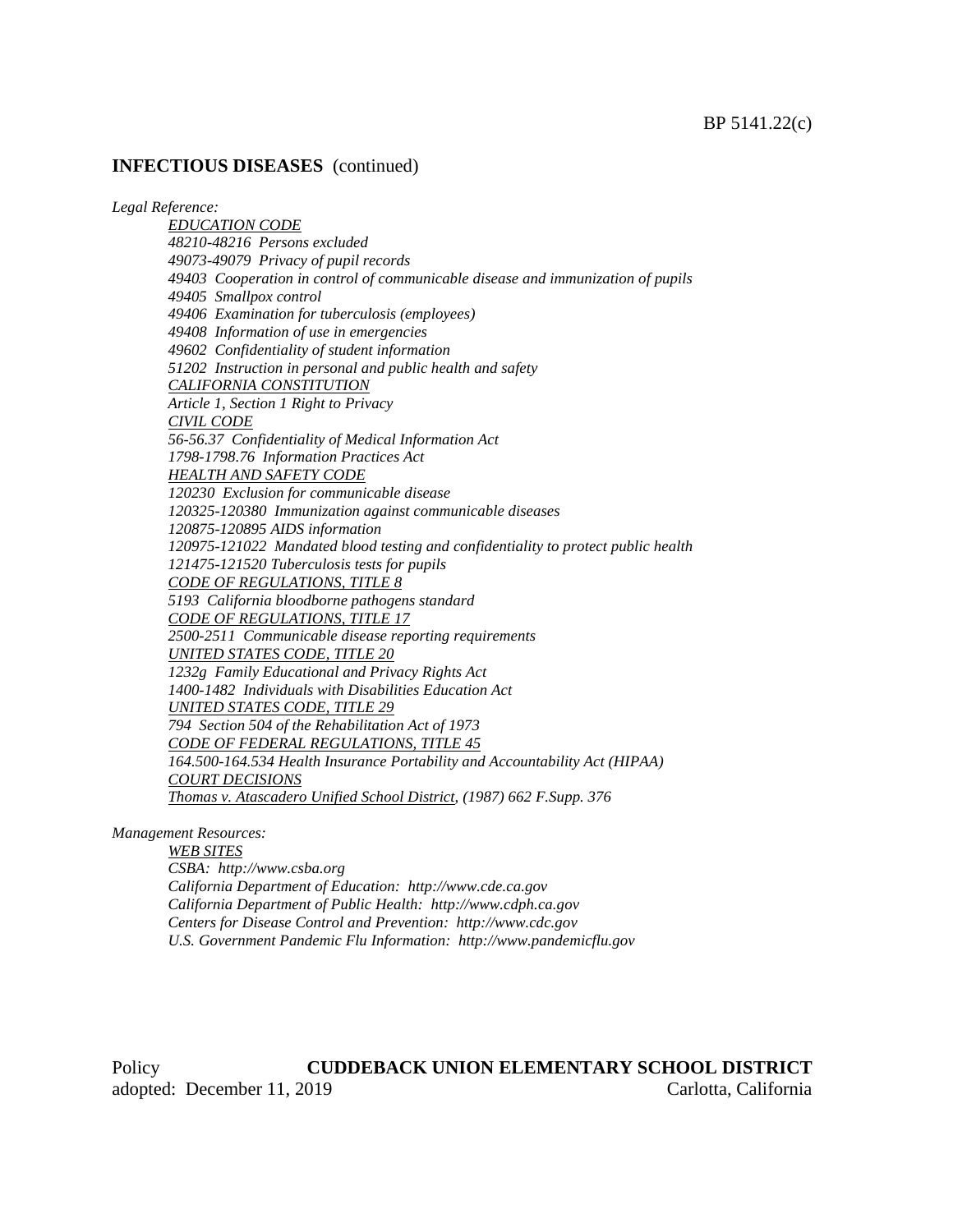# **INFECTIOUS DISEASES**

The Superintendent/Principal or designee shall immediately report to the local health officer the presence or suspected presence of any communicable disease. (17 CCR 2508)

## **Universal Precautions in the Classroom**

Before students work with blood, blood products, or other body fluids, the teacher shall explain the potentially hazardous nature of blood and body fluids in the transmission of various agents from one person to another and the specific procedures and safety precautions to be used in the lesson.

The following precautions shall be used when students are working with blood or other body fluids:

- 1. Before and after exposure to blood or other body fluids, students shall wash their hands with soap and water and cover any existing cut, wound, or open sore with a sterile dressing.
- 2. Students shall wear gloves or other personal protective equipment as appropriate.

### *(cf. 5142 - Safety)*

- 3. Blood typing or similar experiments may be conducted by teacher demonstrations. When being performed individually, students shall work with their own blood or use prepackaged ABO/Rh blood cell kits that have vials of blood previously tested for transmissible agents.
	- a. Students shall use individual sterile lancets for finger punctures and shall not reuse them.
	- b. Before the finger is punctured, it shall be wiped with a piece of cotton that has been immersed in alcohol.
	- c. If bleeding persists after the finger is punctured, the student shall apply a sterile bandage using moderate pressure.
- 4. Lancets and any other materials contaminated with blood or body fluids shall be discarded into a solution consisting of one part bleach to 10 parts water (1:10), made fresh daily.
- 5. At the end of the class, surfaces shall be wiped with alcohol or a solution of one part bleach to 10 parts water.